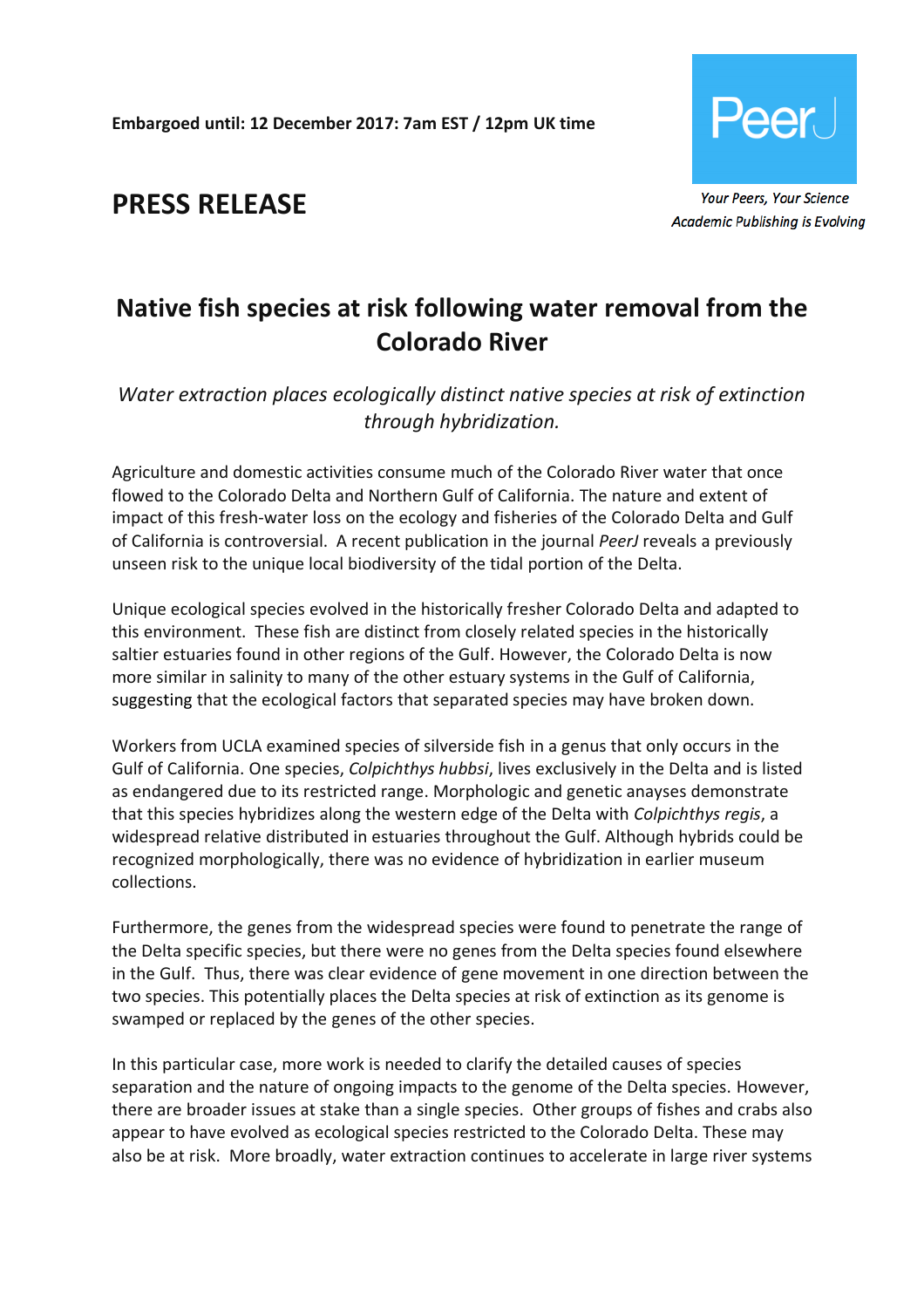around the world. Thus, loss of ecological species in deltas and estuaries around the world is also likely accelerating.

Museums and institutions in Mexico, including the Los Angeles County Museum of Natural History, Scripps Institution of Oceanography CIAD in Guaymas facilitated this work by sharing their collections and supporting field work.

**###**

**Image:**



**Image caption:** Jars of preserved fish specimens from the Scripps Institution of Oceanography used in this study.

**Photo Credit:** Clive Lau. Usage restrictions: None.

# **Full Media Pack including image:**

[https://drive.google.com/open?id=12Y9PhI3\\_wp3k7Mn4klb8yfLhAwnRE1ij](https://drive.google.com/open?id=12Y9PhI3_wp3k7Mn4klb8yfLhAwnRE1ij)

**###**

**EMBARGOED** until 12 December 2017: 7 am EST; 12 pm UK time (i.e. the date of publication)

**PDF of this Press Release:** [http://static.peerj.com/pressReleases/2017/12/Press-Release-](http://static.peerj.com/pressReleases/2017/12/Press-Release-Jacobs.pdf)[Jacobs.pdf](http://static.peerj.com/pressReleases/2017/12/Press-Release-Jacobs.pdf)

**Link to the Published Version of the article** (quote this link in your story – the link will ONLY work after the embargo lifts): <https://peerj.com/articles/4056> your readers will be able to freely access this article at this URL.